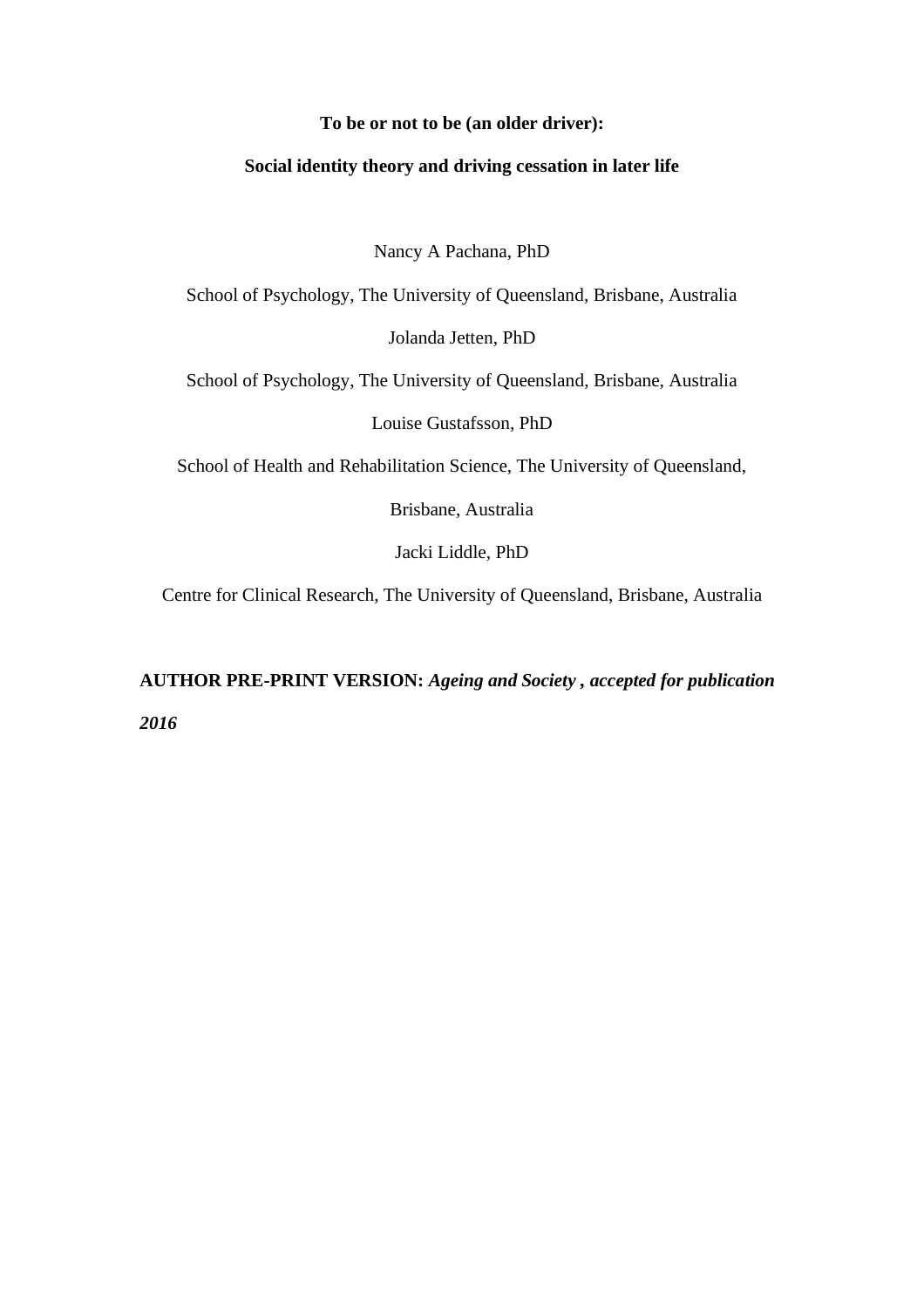#### **Abstract**

Anticipated driving cessation required due to health or cognitive decline often evokes concerns about practical aspects of retaining mobility and quality of life as well as personal and social identity changes in older persons. While driving cessation is often perceived as stressful because it disrupts peoples' lives and poses practical hurdles, we argue that part of the stress associated with driving cessation can be attributed to identity change with regard to thinking of oneself as 'no longer a driver' as well as the perception of 'getting old'. In an exploratory study, 208 older adults who had either ceased driving or had a plan to stop driving in the near future completed a 'Driver Identity Survey' with multiple questions about how they thought they would feel before and after stopping driving, as well as worries about practical hassles, life changes and changed relationships. Participants reported driving cessation as a significant life event associated with subjectively feeling older. Irrespective of current driving status, older participants identified the state of having ceased driving as associated with feeling older than their chronological age. Participants' expectations about practicalities and social identity changes were both significant predictors of stress associated with driving cessation. Discussion focuses on how expectations of anticipated changes in functionality and identity may influence driving cessation decisions and adjustment in later life.

Keywords: ageing, driving, driving cessation, older adults, social identity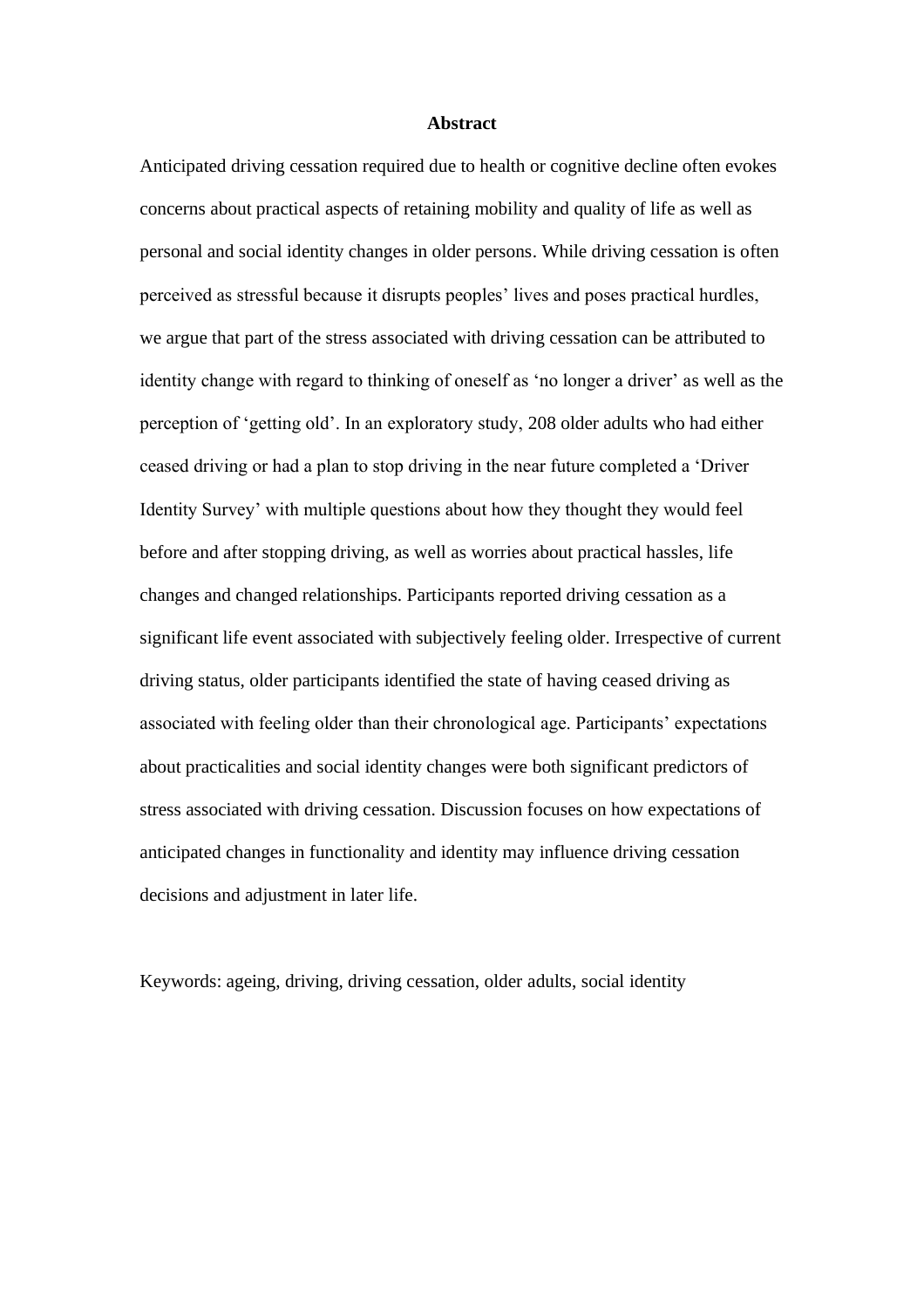#### **Introduction**

Continuing to drive is reported by older adults as important for maintaining independence and quality of life (Adler & Rottunda, 2006). However, there are a variety of circumstances that may conspire to force older adults to cease driving, including declines in health and cognition (Edwards et al., 2008). In turn, a number of negative outcomes have been linked to driving cessation, including increased social isolation and depression (Fonda, Wallace, & Herzog, 2001; Mezuk & Rebok, 2008), as well as reduced life satisfaction (Liddle, Gustafsson, Bartlett, H., & McKenna, K., 2012). Yet our understanding of what the prospect of losing the ability to drive means to older adults themselves warrants further exploration, and may be better understood in light of social identity change and loss

Social identity theory describes a person's sense of who they are based on their group membership(s) (Tajfel and Turner ,1979). Some group membership may be chosen (e.g. being a member of an environmental group, bicycle club) but other memberships may not be under an individual's control (e.g. gender, race or age). Regardless of this, what most group memberships have in common is that they give us a sense of belonging in the social world and help us to define who we are. Importantly too, social identity theory posits that we prefer to belong to groups that are valued in society. In this respect, age is an unusual group; old age is typically seen as undesirable but it is also clear that it is a group to which one can (and possibly hope) to eventually belong to, with the passage of time. We argue that driving cessation may be an important marker of transitioning from the 'young group' to an 'older group'. Indeed, driving cessation is a significant event in later life, which may not only move the individual into the 'non-driver group' but may also serve to make salient or even precipitate thinking of oneself as now 'old'.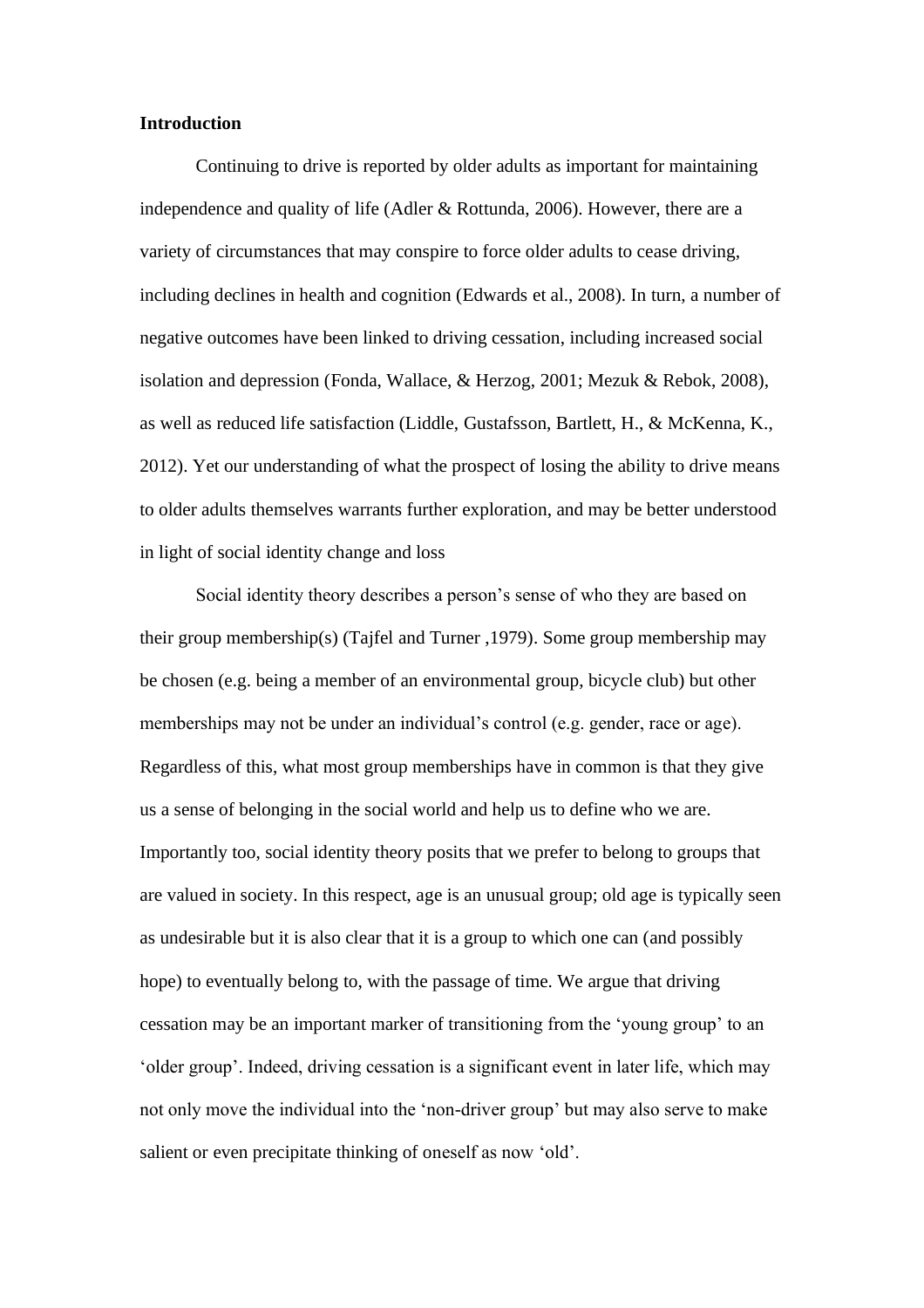In a recent qualitative study of driving cessation in persons with dementia, the difficulty of bringing up the topic of stopping driving, due to its high emotional impact, was mentioned frequently by care-givers: 'It meant transport, it meant independence, but it was also something about the activity itself that was so important to him … It was his manly activity' (Liddle et al. 2013: 2038. This finding can be well understood when considering driving cessation as social identity change: we argue that one reason that driving cessation is resisted and stressful is because it also implies a change in social identity in terms of 'young' to membership in the less desirable 'old' group (Jetten and Pachana 2012). Consistent with this, the importance of driving to sense of self and identity has been mooted by several other authors. For example, driving and one's valid driver's licence have been seen as explicitly linked to a positive sense of identity, while loss of one's driver's licence is linked with taking on an 'older' identity (Eisenhandler 1990).

Several recent studies examining what older adults think about regulating or ceasing their driving behaviours also broadly point to the notion that driving cessation, because it involves loss of independence, implies loss of identity. Rudman *et al.* (2006) used focus groups of older adults who were either still driving (aged  $55+$ ) or had stopped driving (aged  $65+$ ) to explore their perspectives on selfregulating their driving behaviours. One important theme that emerged from this qualitative research is that driving was described as having functional advantages, but there was also an indication that stopping driving would affect drivers' sense of themselves: '[Y]ou've lost part of yourself when you don't have the mobility when you're used to it.' While those who had not yet ceased to drive in this study almost could not envision themselves in the position of no longer driving: 'I can't imagine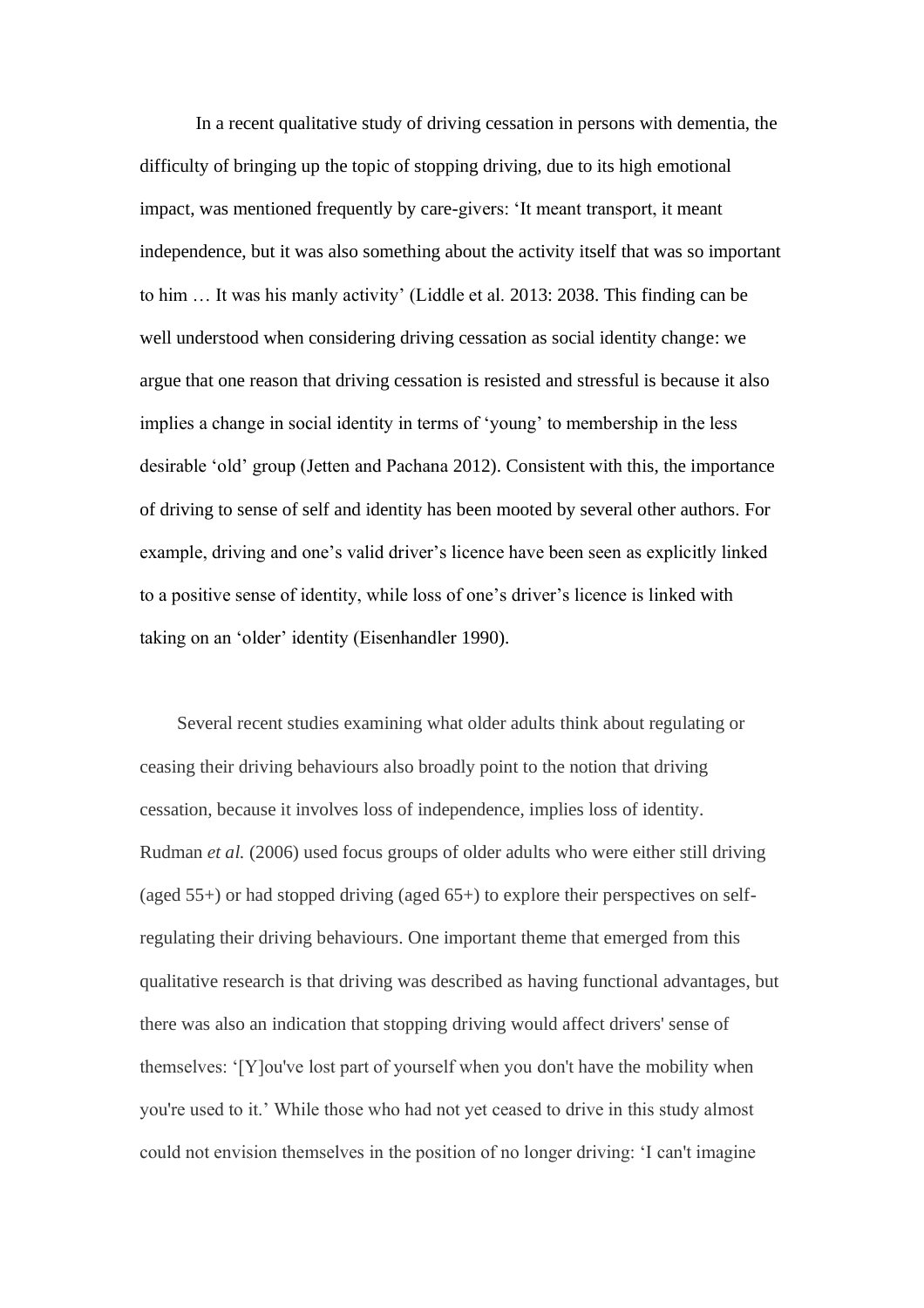not driving' (Rudman *et al.* 2006: 70), drivers who had already given up driving stated that they had felt losses of independence and self-determination keenly but also many stated they had adapted and could also see benefits after stopping driving.

Further evidence that driving cessation also involves social identity change is evident from the fact that changes associated with driving (such as increased depression as cited above; Fonda, Wallace and Herzog 2001) could persist even if the affected person still has access to means to remain mobile (*i.e.* a spouse who can drive them places). So although the functional aspects of driving may be quite important to the individual (loss of independence, decreased personal control and reduced participation in important life roles; *see* Liddle *et al.* 2012; Ragland, Satariano and MacLeod 2005 Windsor *et al.* 2007), other changes within the person, how they are defining themselves, changes to their social identity and their relationship with others, may also be relevant.

Consistent with this, several qualitative studies have suggested that continuing to drive may be an effective way of holding off the individual's *perception* of growing older (Gardezi *et al.* 2006; Rudman *et al.* 2006; Siren and Hakamies-Blomqvist 2005). Rudman *et al.*, for example, reported that stopping driving was equated in their sample with ageing and becoming old – 'one more thing about old age' (former driver 65+) and 'a sign that you're growing old' (driver age <65) (2006: 68). However, we note that to date we are unaware of quantitative studies specifically undertaken to explore how driving cessation impacts one's thoughts about one's own ageing.

Our exploratory study aimed to examine how actual or imagined driving cessation might be seen as a potentially stressful life event, one that was hypothesised to be related to feeling older, in a sample of older persons who had either ceased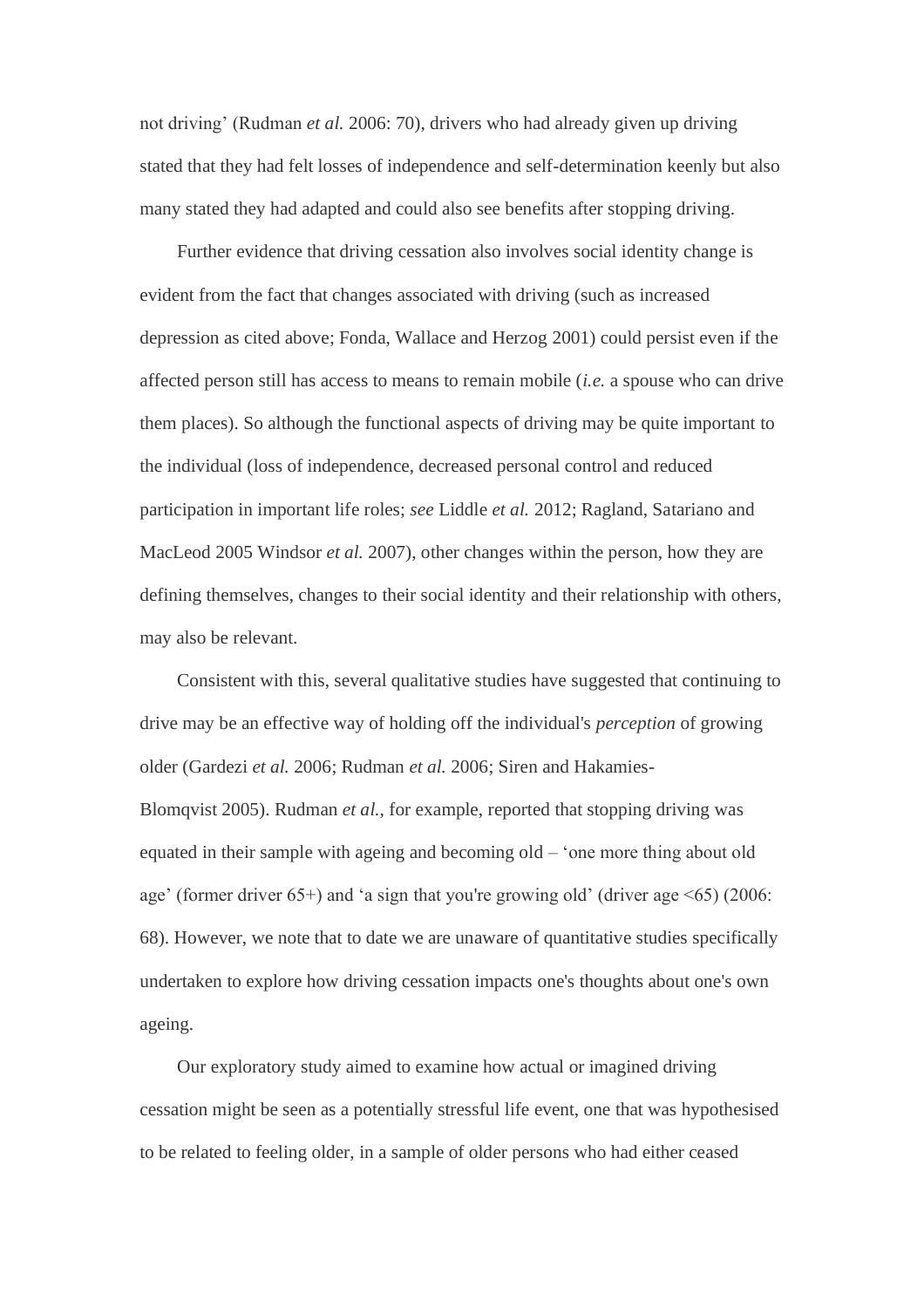driving or who were planning to stop driving in the near future. We wished to assess the extent to which respondents would see driving cessation as involving practical hassles, life changes (*i.e.* social identity change) and changed relationships with others, and to examine the potential impact of such changes on how stressful driving cessation was viewed in our sample.

### **Method**

#### *Participants*

Participants were recruited from the community in Southeast Queensland, Australia, using convenience and snowball sampling, via a number of sources, including media releases, pamphlets, community groups (*e.g.* seniors group, churches, community support groups), and referrals from family, friends or health professionals, from both rural and more urban areas, as part of a larger driving cessation study (for full details of this larger study, *see* Gustafsson *et al.* 2012). Our sample consisted of 208 older adults who attended the UQDRIVE driver retirement classes (Gustafsson *et al.* 2012) preparing them for driving cessation in terms of both practical skills (*e.g.* how to negotiate public transportation options such as buses and ferries) as well as providing an opportunity to discuss a sense of personal loss regarding driving cessation. Individuals were included in the study if they were aged 60 years and over, had stopped driving or intended to stop driving, and had a Mental Status Questionnaire score of greater than 7, indicating no cognitive impairment (Chodosh *et al.* 2002).

# *Measures*

Respondents completed the Driver Identity Survey along with other questionnaires at the same point during the larger UQDRIVE intervention programme when other data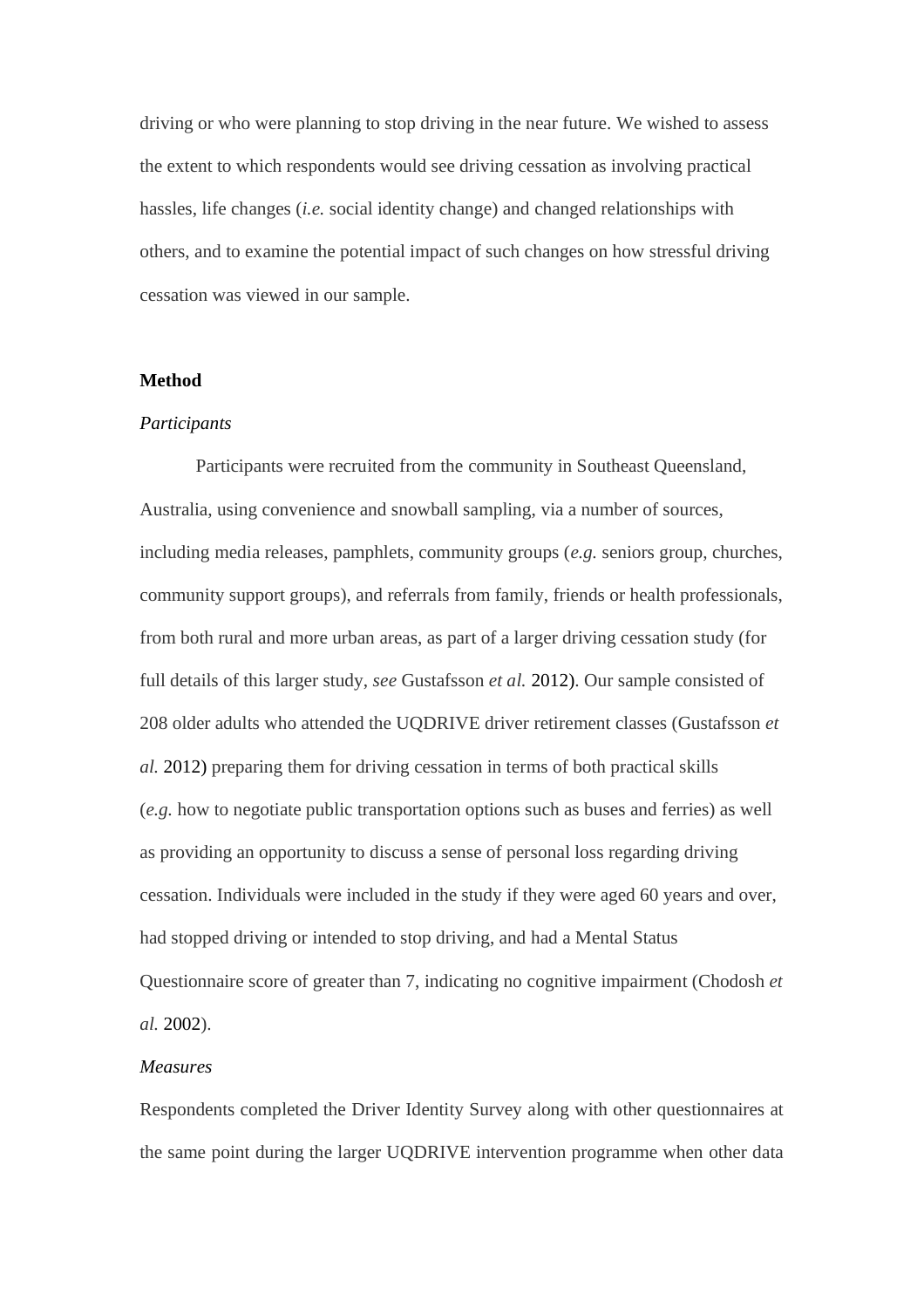were collected. Questionnaires including the Driver Identity Survey were completed by participants where the driving groups were run, at a number of local libraries and community halls in the Brisbane area. The Driver Identity Survey took approximately ten minutes to complete. After completing a brief demographics section, they were asked to indicate how they thought they would feel *before* they stopped driving and how they thought they would feel *after* they stopped driving. Response categories were: (0) 'much younger than I really am', (1) 'a bit younger than I really am', (2) 'my real age', (3) 'a bit older than I really am' and (4) 'much older than I really am'.

Respondents were then asked to imagine/think about giving up driving and they were asked to indicate to what extent they agreed with statements that they would worry about *practical hassles* associated with driving cessation (three items: 'I would worry about how to get to places', 'I would worry about relying on others to get around' and 'I would worry about knowing how to use public transport';  $\alpha = 0.70$ ), to what extent driving cessation was associated with *life change* (three items: 'It would mean entering a new phase in my life', 'It would mean closing a chapter in my life' and 'my life would change quite a bit';  $\alpha = 0.84$ ), and to what extent driving cessation would *change relationships* with others (two items: 'my relationship with others would change' and 'It would change how others see me';  $r = 0.70$ ,  $p < 0.001$ ). All responses were recorded on a scale ranging from  $0 = 'definitely disagree'$  to  $4 = 'definitely agree'.$ 

Finally, we presented respondents with a list of important life stressors, such as bereavement events, having poor health and having dementia; driving cessation was among the events listed. Participants were asked to rate how stressful they felt these events would be (scale from  $0 = \text{`not at all stressful' to } 100 = \text{as stressful as it can be'}$ ).

# **Results**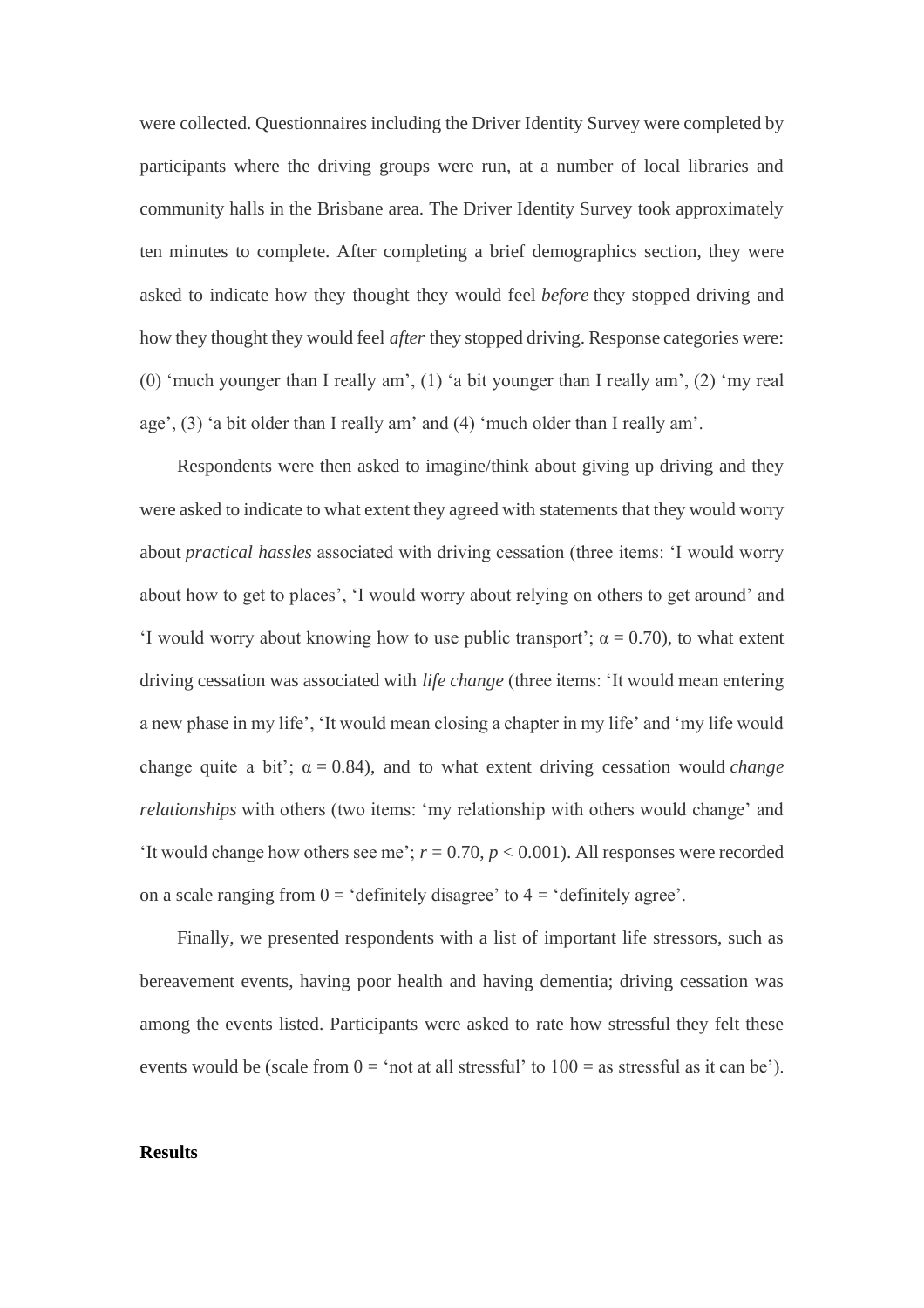Respondents were uniformly of Caucasian descent. A minority of respondents had already stopped driving  $(N = 47)$  and the majority planned to stop driving within 12 months ( $N = 161$ ). Participants who had stopped driving consisted of 13 males (27.7%) and 33 females (70.2%, with one missing value) whose average age was 78 years. The sample of older adults who were still driving consisted of 44 males (27.3%) and 115 females (71.4%, with two missing values), whose average age was 72 years.

We first assessed the extent to which driving cessation was seen as ageing by examining responses to questions about how respondents would feel before and after stopping driving (within-participants factor labelled before–after) for both drivers and ex-drivers (between-participants factor labelled group). The repeated measures analysis of variance showed no main effect for group,  $F(1, 187) = 0.08$ ,  $p = 0.777$ , a main effect for the before–after factor,  $F(1, 187) = 59.48$ ,  $p < 0.001$ , which was qualified by a significant interaction between group and the before–after factor, *F*(1,  $187$ ) = 10.12,  $p = 0.002$ . As can be seen in Figure 1 while respondents indicated that, on average, they would feel slightly younger than their real age when considering how they would feel before stopping driving, they indicated feeling a bit older than their real age when considering how they would feel after stopping driving. Interestingly too, these ageing effects were more pronounced for those who were still driving  $(meanbefore = 1.1.38, standard deviation (SD) = 0.94; meanafter = 2.53,$  $SD = 0.99$ ;  $t(144) = 11.47$ ,  $p < 0.001$ ) than for those who had already given up driving  $(mean<sub>before</sub> = 1.68, SD = 0.80; mean<sub>after</sub> = 2.16, SD = 0.86; t(43) = 2.46, p = 0.018).$ 

We then examined the extent to which respondents agreed that driving cessation would involve practical hassles, life change and changed relationships with others. Inspection of the means showed that respondents were equally concerned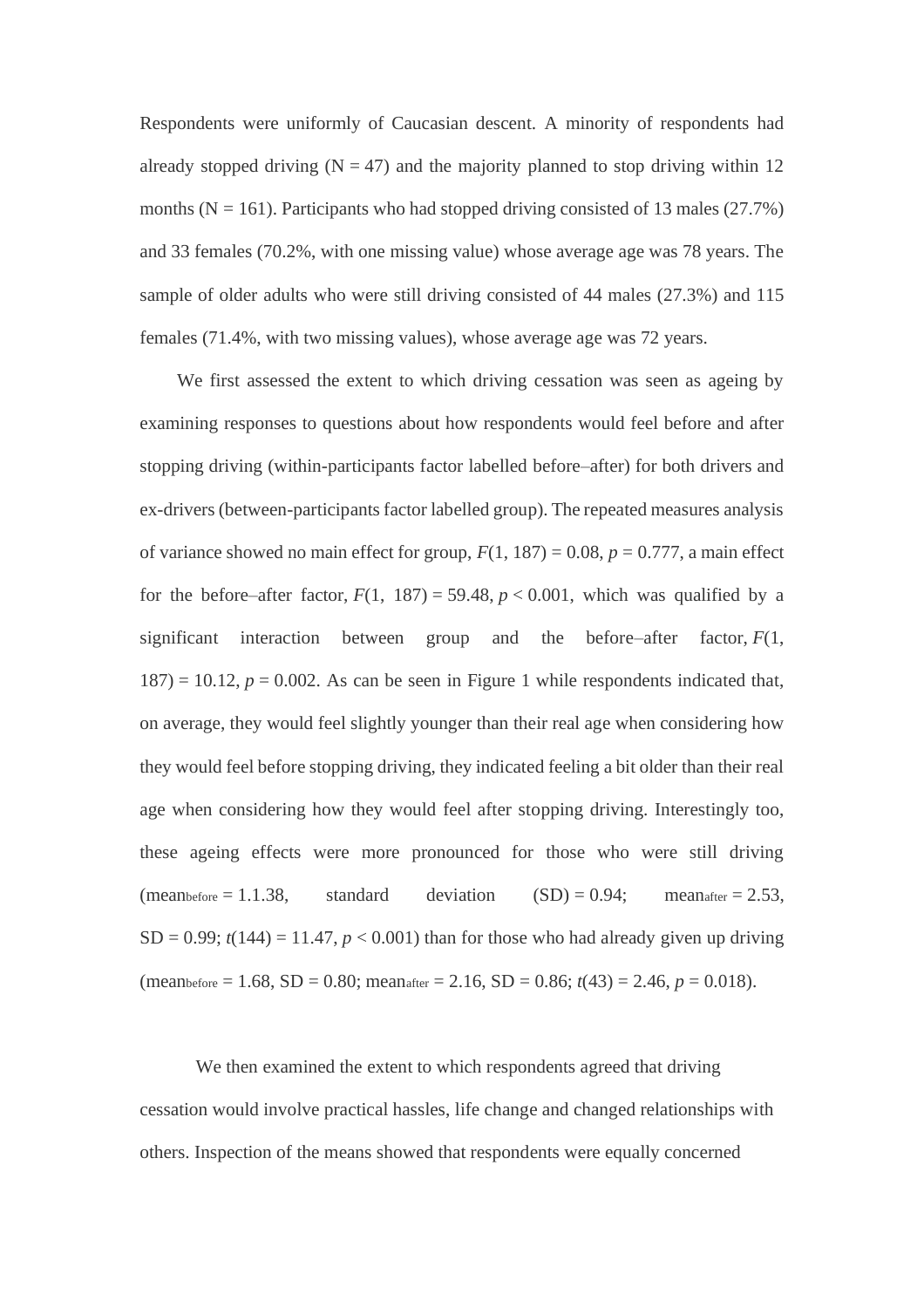about the extent to which driving cessation would involve practical hassles (mean = 2.27, SD = 1.13), life change (mean = 2.80, SD = 1.18) and changed relationships with others (mean  $= 1.83$ , SD  $= 1.20$ ). However, those who had stopped driving differed from those who were still driving. Those who were still driving were more concerned about the extent to which driving cessation would cause practical hassles (mean =  $2.26$ , SD =  $1.11$ ) and life change (mean =  $3.09$ , SD =  $0.99$ ) compared to those who had stopped driving, mean = 1.78,  $SD = 1.11$ ,  $t(206) = 2.64$ ,  $p = 0.009$ and mean =  $1.76$ , SD =  $1.25$ ,  $t(207) = 7.65$ ,  $p < 0.001$ , respectively. Those who were still driving did not differ from those who had stopped driving in the extent to which they were concerned about changing relationships with others, mean  $= 1.76$ , SD = 1.14 and mean = 2.06, SD = 1.40, respectively,  $t(206) = 1.52$ ,  $p = 0.130$ (*see* Table 1).

A regression analysis was conducted to examine among the larger sub-sample of those who were still driving whether the two identity change measures (*i.e.* life change and changing relationships with others) predicted stress associated with driving cessation over and above concerns about practical hassles. We found that the correlations between these three types of concerns and how stressful they expected driving cessation to be were highly correlated among those who were still driving (practical hassles,  $r = 0.50$ ,  $p < 0.001$ ; life change,  $r = 0.49$ ,  $p < 0.001$ ; changed relationships with others,  $r = 0.39$ ,  $p < 0.001$ ) and not significantly correlated among those who had already stopped driving (practical hassles,  $r = 0.03$ ,  $p = 0.821$ ; life change,  $r = -0.11$ ,  $p = 0.471$ ; changed relationships with others,  $r = 0.08$ ,  $p = 0.597$ ). It thus appears that many of these concerns only underlie stress appraisals in the anticipation of driving cessation. The practical hassles measure was entered at step 1 while life change and changing relationships with others were entered at step 2. We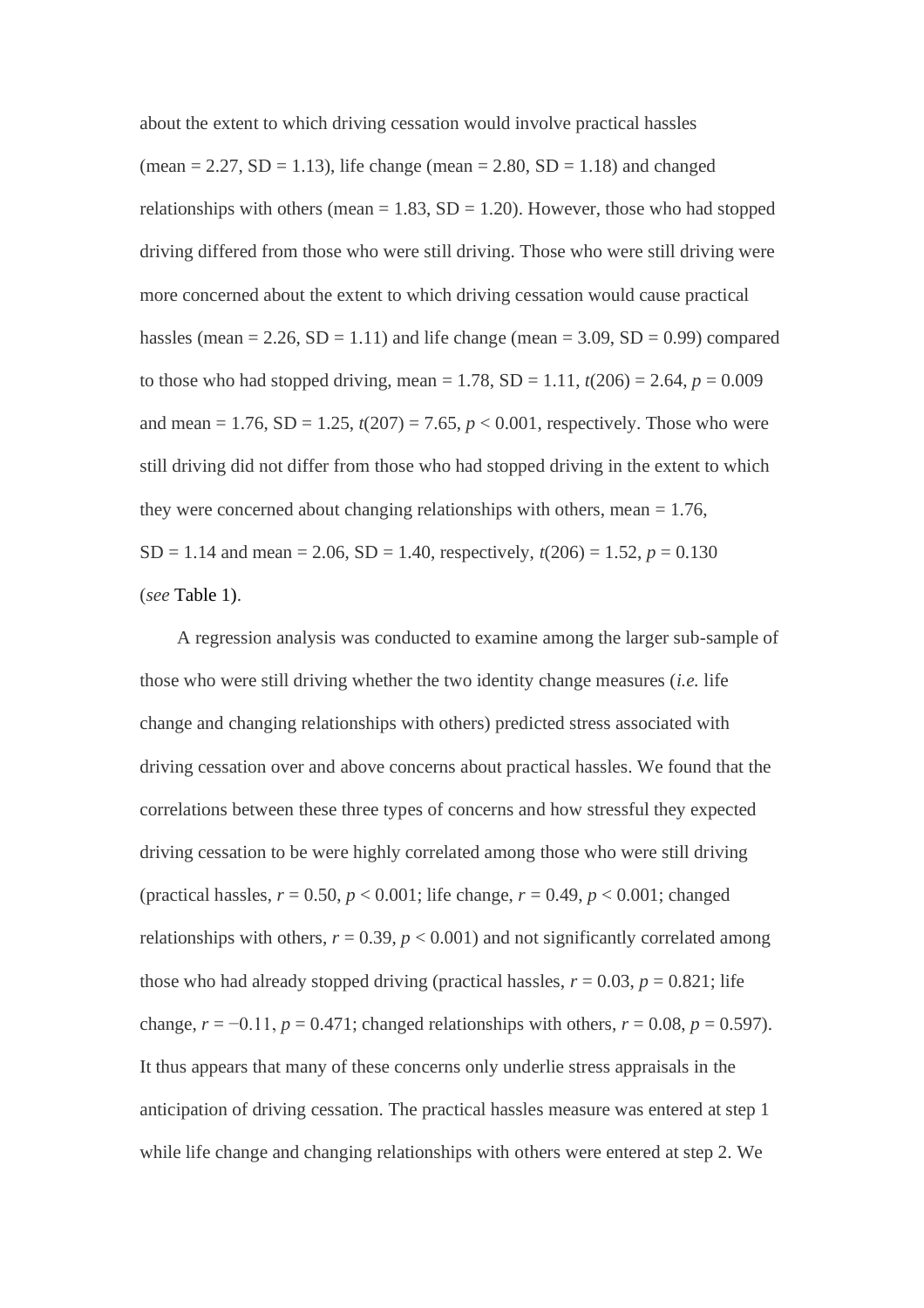found that, at step 1, practical hassles predicted stress associated with driving cessation,  $\beta = 0.50$ ,  $t(158) = 7.20$ ,  $p < 0.001$ , explaining a significant amount of variance,  $F(1, 158) = 51.80$ ,  $p < 0.001$ . At step 2, life change and changing relationships with others predicted a significant amount of additional variance,  $F_{\text{change}}(1, 156) = 7.98$ ,  $p = 0.001$ , and both predictors significantly predicted stress associated with driving cessation,  $\beta = 0.24$ ,  $t(156) = 2.94$ ,  $p = 0.004$  and  $β = 0.17$ ,  $t(156) = 2.20$ ,  $p = 0.029$ , respectively.

Finally, we examined respondents' rating of how stressful they felt certain events would be, including stopping driving. Severely disabling conditions such as 'having loss of eyesight', 'having loss of hearing', 'having dementia', 'having poor health' and 'having loss of memory' were rated as highly stressful, with average responses between 73 (in the case of hearing loss) and 94 (in the case of eyesight loss). Among these older adults who still lived independently, moving into a nursing home was also rated as highly stressful (mean  $= 78$ ). In this sample, 'stopping driving' was rated as equally stressful as 'death of a close friend' (mean = 65 and 67, respectively) and examination of responses by ex-drivers and drivers did not reveal any differences,  $t(206) = 0.85$ ,  $p = 0.395$ . Note too that ratings were much higher than those for other important life transitions such as 'retiring from paid work'  $(\text{mean} = 28)$ .

# **Discussion**

Our survey of what older adults think about their age when thinking about driving cessation revealed a tendency among participants to think of themselves as older following driving cessation. In that sense, driving cessation is an important social identity change marker: as evidence that the person has moved from the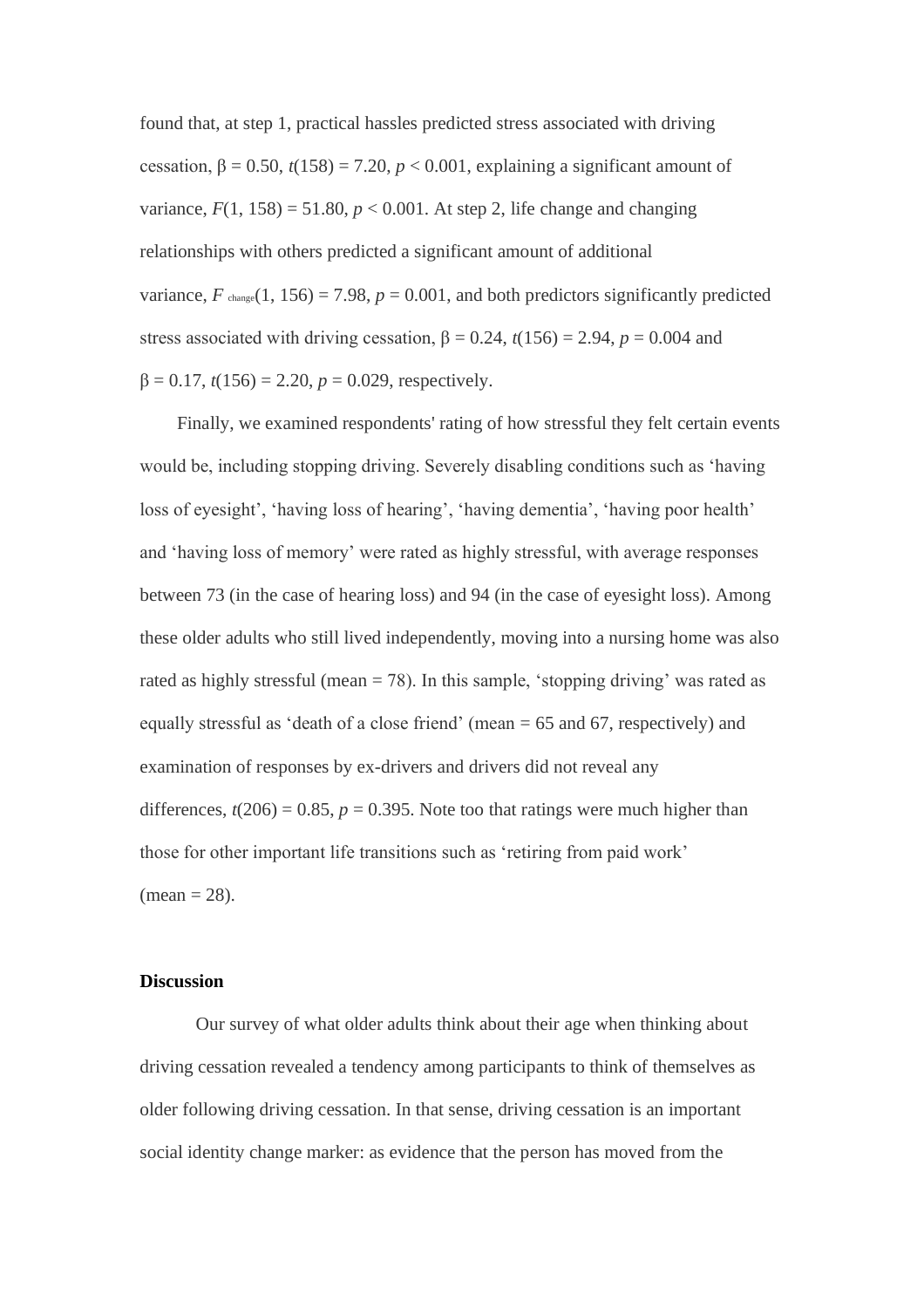category of 'young' older adults to 'old' older adults (*see* Jetten and Pachana 2012). Moreover, such identity change perceptions were more pronounced for those who were still contemplating stopping driving than for those who had actually ceased driving. These results suggest that particularly in anticipation of stopping driving, the state of having stopped driving is more equated with increased age.

When considered as a group, our sample of older adults who had and had not ceased driving were equally concerned about the extent to which driving cessation would involve practical hassles, life change and changed relationships with others. However, those still driving were more concerned about the extent to which driving cessation would cause practical hassles and the extent to which driving cessation would be associated with life change, suggesting that this group's fears about how much their lives would be changed on these two parameters was perhaps in excess of what might actually transpire (suggested by lower levels of concern on these two parameters as expressed by the group who had ceased driving).

The fact that both older adults who had and had not stopped driving viewed ceasing driving as having an impact on relationships with others is notable. Previous identity change research has suggested that regardless of whether change is positive or negative, change may, at least temporarily, affect wellbeing negatively. This is because any type of change is unsettling – it requires re-orientation and adjustment (Ethier and Deaux 1994) and is associated with uncertainty, anxiety and the feeling of 'losing ground' (Jetten, O'Brien and Trindall 2002). This is the main reason why our questionnaire only asked about change, but not the positive or negative direction of this change. However, it may be important to ask participants explicitly whether they perceive driving cessation as positive or negative change and this represents an area for future research to explore.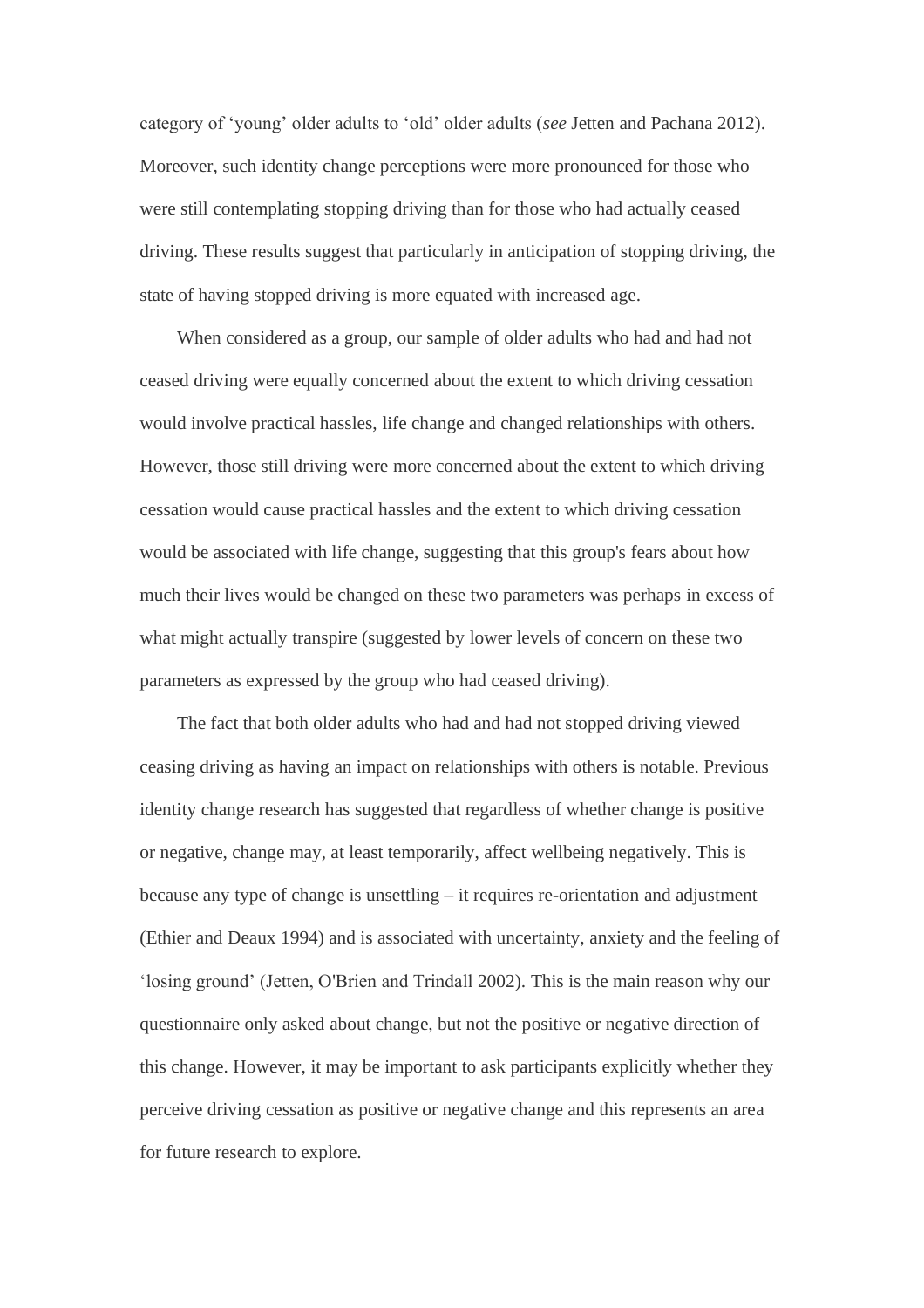What older adults think about stopping driving may influence their choices about whether and when to stop driving, as well as behaviours leading up to driving cessation. This is underscored by the level of stressfulness that ceasing driving was rated as by our participants, in a majority on a par with 'death of a close friend'. A variety of methods of easing the transition to driving cessation status are being developed, with the majority focusing on maintaining safe driving, deciding to stop at appropriate times and addressing practical concerns about transportation after driving cessation (Meuser *et al.* 2013; Molnar *et al.* 2008; Windsor and Anstey 2006). One approach, which expressly takes a broader approach to driving cessation in the sense of dealing explicitly with both the loss and stress of driving cessation as well as practical concerns (UQDRIVE; Gustafsson *et al.* 2012), notes that older people indicated they were more comfortable seeking practical support as opposed to social support for driving cessation (Liddle, McKenna and Bartlett 2007). It was observed, however, that in setting individualised goals (Gustafsson *et al.* 2012) and in reflecting on the usefulness of the programme (Gustafsson *et al.* 2011), older people participating in UQDRIVE strongly expressed the value of social support and recognition in coming to terms with life without driving. In addition, the inclusion of peer leaders who have successfully stopped driving (Liddle *et al.* 2015), and the provision of groups that have both retiring and retired drivers, as in the UQDRIVE programme, may assist with the anticipated concerns and fears about driving cessation which are often of significantly greater concern to those who have not yet stopped driving. The inclusion of information about the impact of driving cessation on social identity may enhance the value of a driving cessation programme and help health professionals better meet the needs of this group.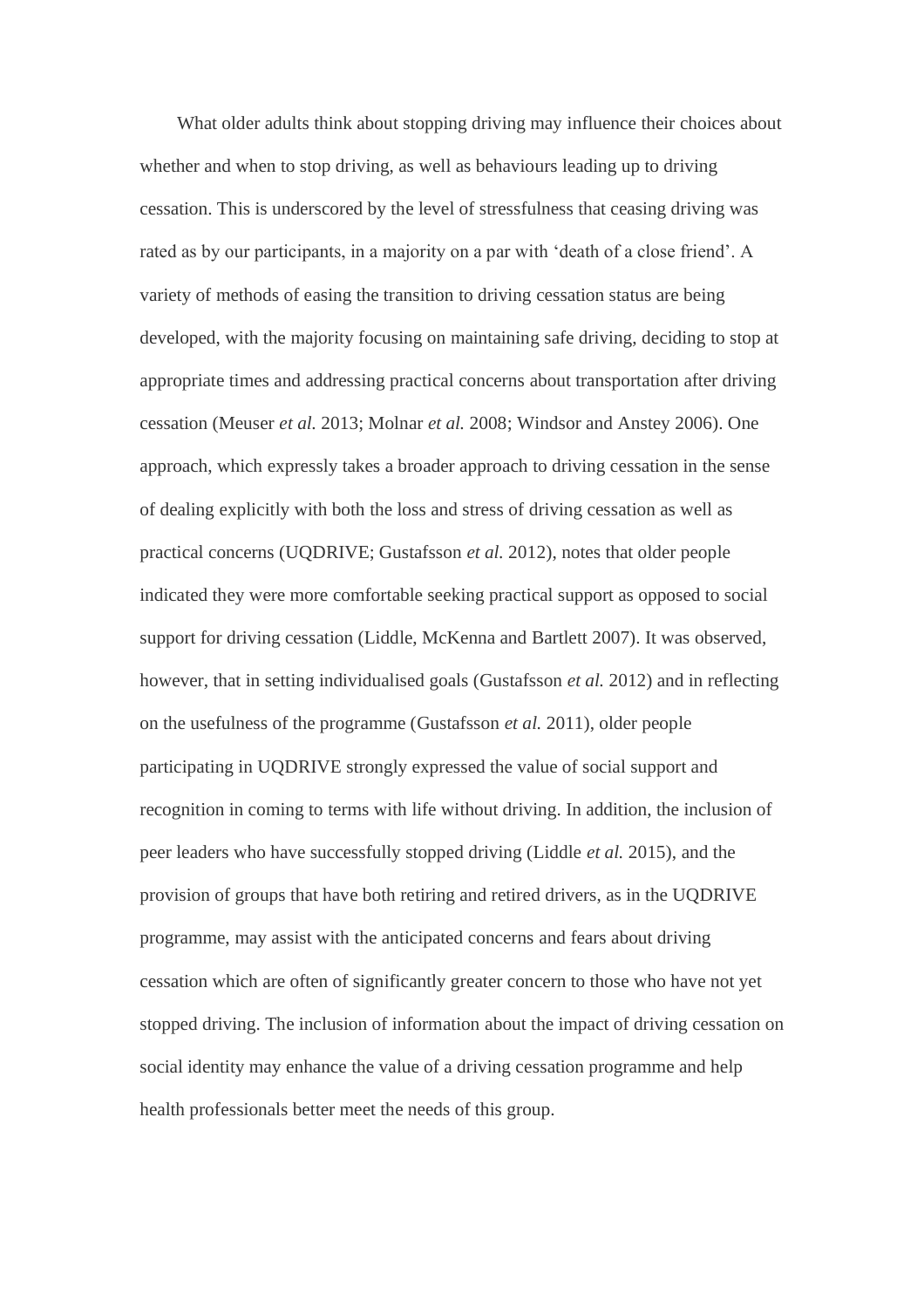So much of the research on ageing suggests that being mindful of, and working towards, good health and deliberate steps to maximise healthy ageing is an excellent strategy to pursue in mid-life. For example, exercise, healthy eating and robust cognitive and social engagement are all beneficial at any age, but larger benefits may accrue if these measures are started in mid-life (McLaughlin *et al.* 2012; Sabia *et al.* 2012; Sun *et al.* 2010). However, if driving cessation is viewed so negatively, both in terms of functionality as well as in the potential threats to one's social identity, then the potential need to cease driving may be ignored, with potential significant personal, familial and societal consequences. Both policy makers and practitioners need to be aware of the potential concerns of older persons contemplating driving cessation, and that strategies to encourage positive pro-active consideration of driving cessation need to take both functional and social identity issues into account.

### **Limitations**

This study represents an exploratory survey of the views of older adults considering stopping driving about their perceived age and driving cessation. As participants in this pilot study were in a larger trial of a driving cessation intervention, doubtless this was a group that had considered giving up driving, and could have been much more concerned about the impact of driving cessation than the broader population of similar-aged persons not attending such a class. The results obtained in the current pilot point to potentially fruitful avenues of inquiry to pursue in a larger, more representative sample, particularly in terms of social identity. Including older nondrivers might also afford useful comparisons.

In the current study, the finding that older adults perceive their relationships will change was purposefully not explored as to directionality; thus, this remains an area to be explored further with older adults contemplating ceasing to drive. In future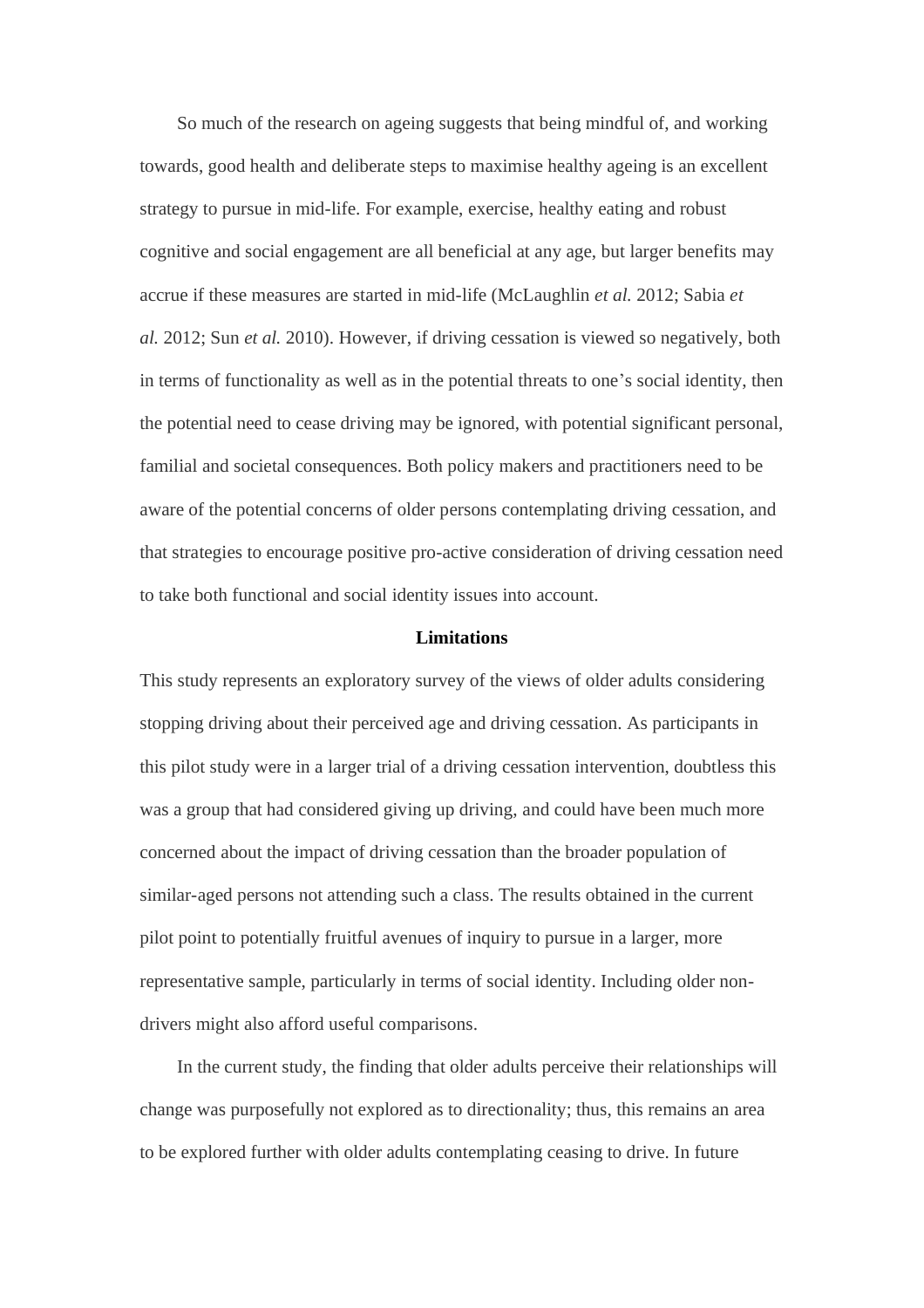research, assessing whether driving cessation involves ageing in a more unobtrusive way, to obviate this issue of potential demands placed on participants in how to respond to the question of age and driving, would be useful.

### **Conclusions**

Social identity and driving cessation remain relatively unexplored topics in the literature on later life. Anticipated driving cessation often evokes concerns about practical issues of mobility and quality of life, for older adults themselves as well as their families. However, at least equally important is the finding that changes to driving status involve social identity change, potentially leading to consideration of oneself as chronologically older compared to those still actively driving. In this study, participants' expectations about practicalities as well as social identity changes were predictors of the stress associated with driving cessation.

#### **Acknowledgements**

We gratefully acknowledge the assistance of the participants of this study, and our support staff and research assistants on the project. The study reported here was funded by an Australian National Health & Medical Research Council Project Grant (Project 455876). The study was conducted in compliance with, and with the approval of, the Behavioural and Social Sciences Ethical Review Committee of The University of Queensland. Pachana and Jetten co-designed the pilot questionnaires within the larger study. Jetten analysed the data. Jetten and Pachana initially drafted the manuscript, at which point all authors contributed to refinements in the original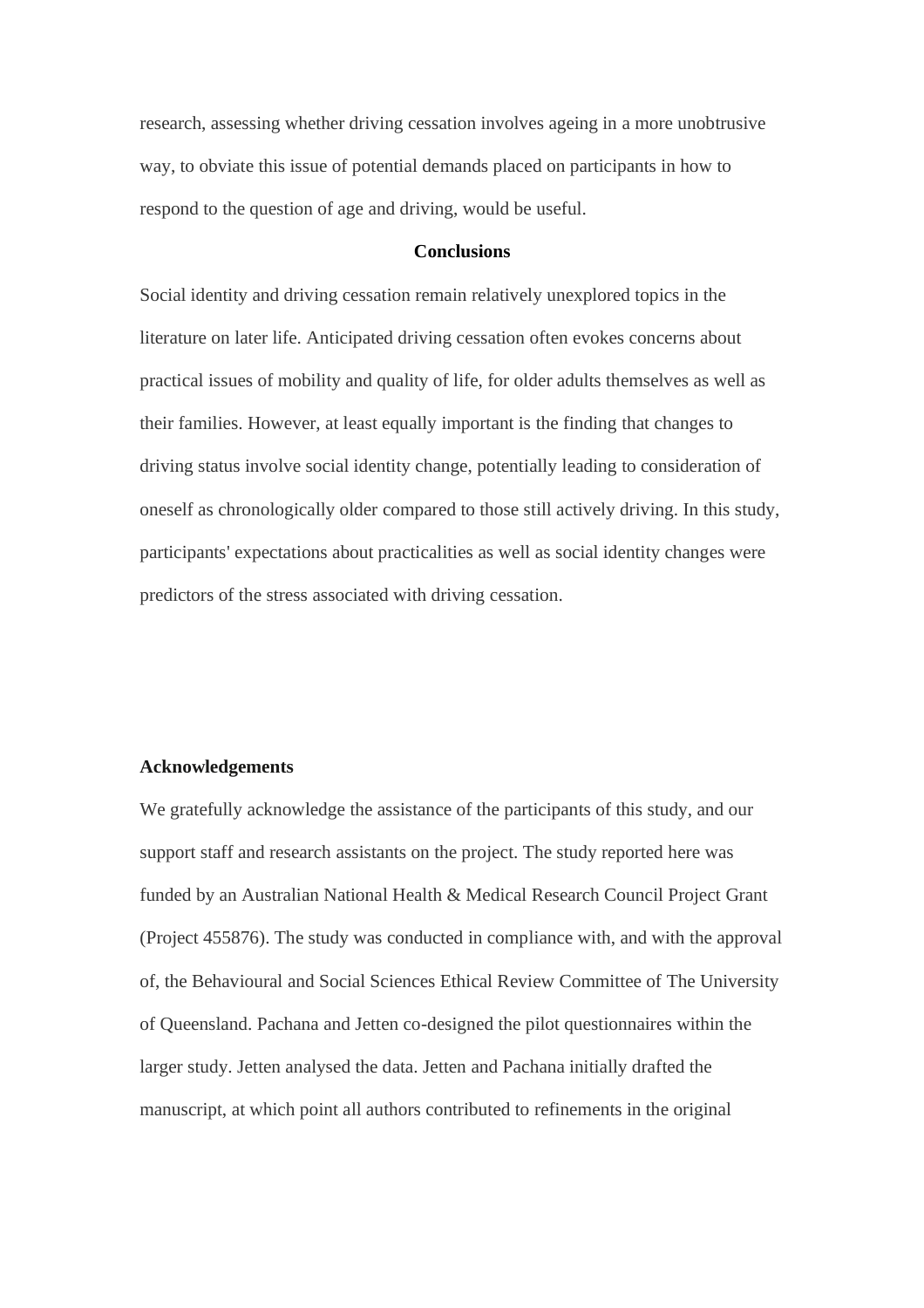submitted manuscript as well as constructed and reviewed responses to reviewers. There are no known conflicts of interest for any authors of this paper.

### **Footnote**

1. We found that the correlations between these three types of concerns and how stressful they expected driving cessation were highly correlated among those who were still driving (practical hassles,  $r = .50$ ,  $p < .001$ , life-change,  $r = .49$ ,  $p < .001$ , and changed relationships with others,  $r = .39$ ,  $p < .001$ ) and not significantly correlated among those who had already stopped driving (practical hassles,  $r = .03$ ,  $p = .03$  $=$  .821, life-change,  $r = -11$ ,  $p = .471$ , and changed relationships with others,  $r = .08$ ,  $p = .08$ = .597). It thus appears that many of these concerns only underlie stress appraisals in the anticipation of driving cessation.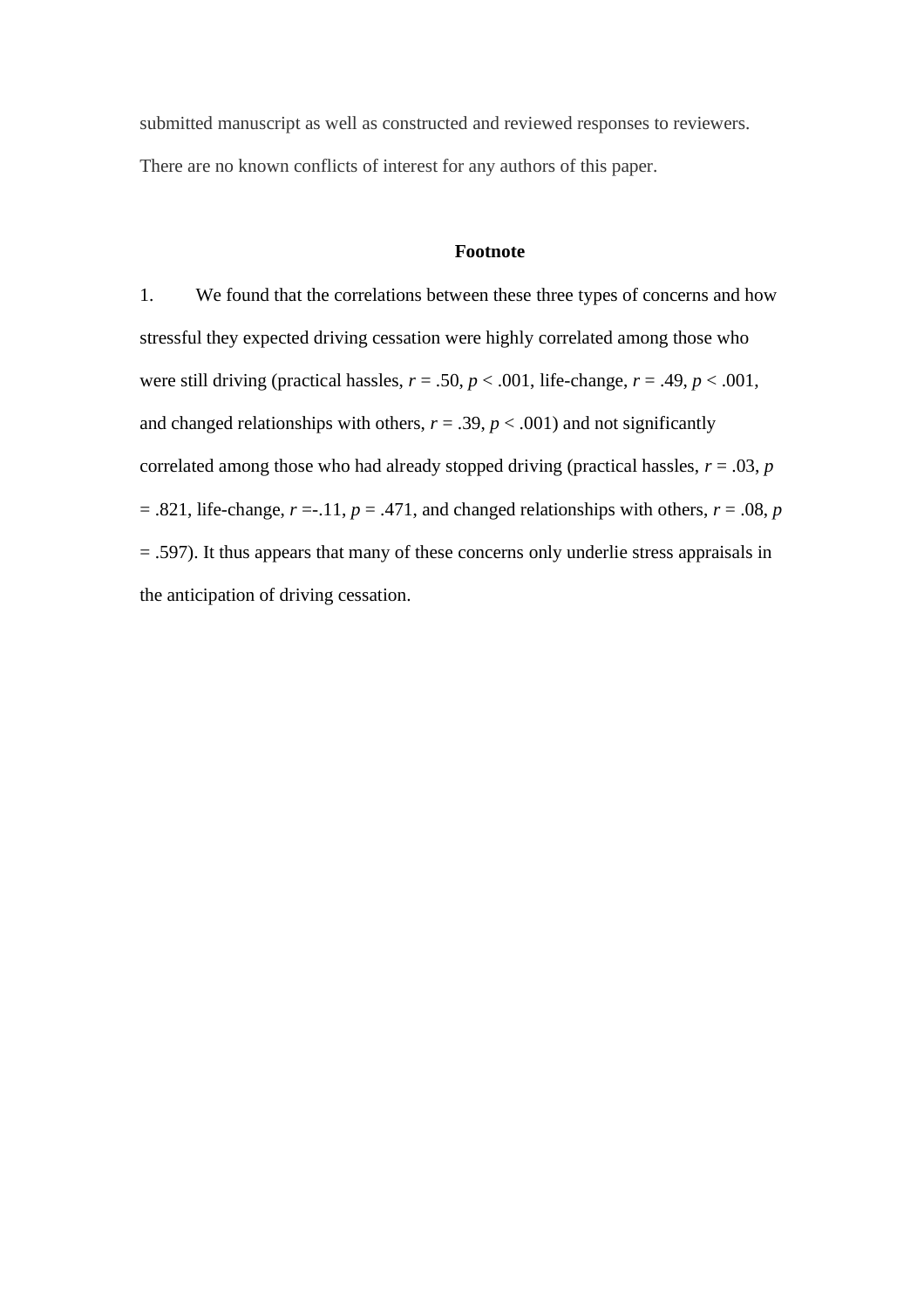# **REFERENCES**

Adler G. & Rottunda S. (2006). Older adults' perspectives on driving cessation. *Journal of Aging Studies, 20*, 227–235. doi: 10.1016/j.jaging.2005.09.003.

Chodosh, J., Reuben, D. B., Albert, M. S. and Seeman, T. E. 2002. Predicting cognitive impairment in high-functioning community dwelling older persons: MacArthur Studies of Successful Aging. Journal of the American Geriatrics Society, 50, 6, 1051-60

Edwards, J.D., Ross, L.A., Ackerman, M.L., Small, B.J., Ball, K.K., Bradley, S., & Dodson, J.E. (2008). Longitudinal predictors of driving cessation among older adults from the ACTIVE clinical trial. *Journals of Gerontology Series B, Psychological Sciences and Social Sciences, 63*(1), P6-P12.

Eisenhandler, S. (1990). The asphalt identikit: Old age and the driver's license. *Aging and Human Development, 30*(1),

Ethier, K. A. and Deaux, K. 1994. Negotiating social identity when contexts change: maintaining identification and responding to threat. Journal of Personality and Social Psychology, 67, 2, 243-51.

Fonda SJ, Wallace RB, Herzog AR. (2001). Changes in driving patterns and worsening depressive symptoms among older adults. *Journals of Gerontology Series B, Psychological Sciences and Social Sciences, 56B*(6), S343–S351. doi: 10.1093/geronb/56.6.S343.

Gardezi, F., Wilson, K.G., Man-Son-Hing, M., Marshall, S.C., Molnur, F.J., Dobbs, B. et al. (2006). Qualitative research on older drivers. *Clinical Gerontologist, 30,* 5- 22.

Gustafsson, L., Liddle, J., Liang, P., Pachana, N.A., Hoyle, M., Mitchell, G., & McKenna, K. (2012). A driving cessation program to identify and improve transport and lifestyle goals of older retired and retiring drivers. *International Psychogeriatrics, 24*(5), 794-802

Gustafsson, L. A., Liddle, J. M., Lua, S., Hoyle, M. F., Pachana, N. A., Mitchell, G. K. and McKenna, K. T. 2011. Participant feedback and satisfaction with the UQDRIVE groups for driving cessation. Canadian Journal of Occupational Therapy, 78,2,110-7.

Jetten, J., O'Brien, A. and Trindall, N. 2002. Changing identity: predicting adjustment to organisational restructure as a function of subgroup and superordinate identification. British Journal of Social Psychology, 41 Pt2, 281-97.

Jetten, J. & Pachana, N.A. (2012). Not wanting to grow old: A social identity model of identity change (SIMIC) analysis of driving cessation among older adults (pp. 97- 113). In J. Jetten, C. Haslam & A. Haslam (eds.), *The social cure: Identity, health and well-being.* New York, NY: The Psychology Press.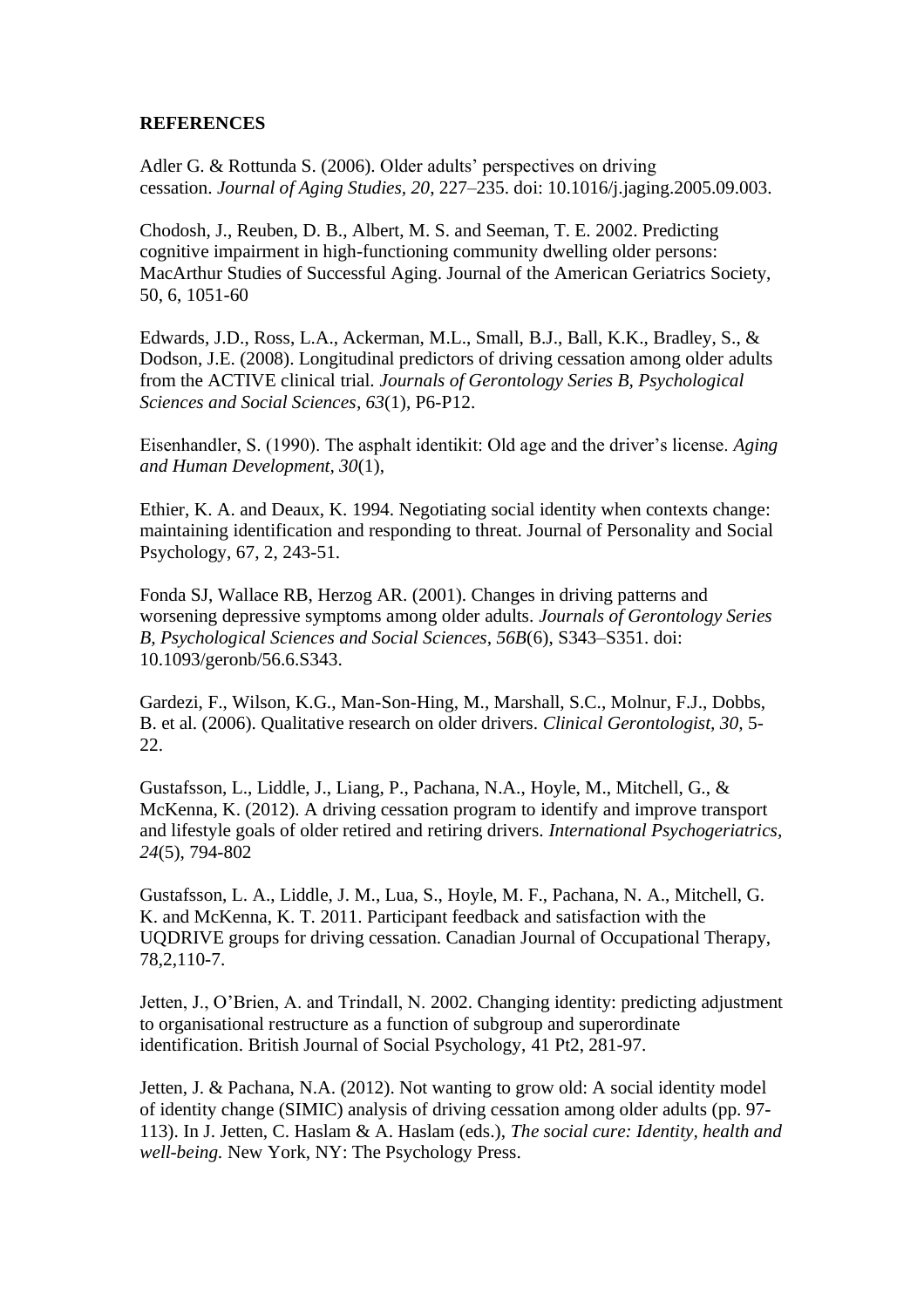Liddle, J., Gustafsson, L., Bartlett, H. and McKenna, K. (2012). Time use, role participation and life satisfaction of older people: Impact of driving status. *Australian Occupational Therapy Journal, 59,* 384–392. doi: 10.1111/j.1440–1630.2011.00956.x

Liddle, J., Bennett, S., Allen, S., Lie, D.C., Standen, B. & Pachana, N.A. (2013). The stages of driving cessation for people with dementia: Needs and challenges. *International Psychogeriatrics, 25*(12), 2033-2046.

Liddle, J., McKenna, K. and Bartlett, H. 2007. Improving outcomes for older retired drivers: The UQDRIVE program. Australian Occupational Therapy Journal, 54,4, 303-6.

Liddle, J., Liu, X., Aplin, T. and Gustafsson, L. 2015. The experiences of peer leaders in a driving cessation programme. British Journal of Occupational Therapy, 78,6,383-90

McLaughlin, D., Leung, J., Pachana, N., Flicker, L., Hankey, G. and Dobson, A. 2012. Social support and subsequent disability: it is not the size of your network that counts. Age and Ageing, 41,5, 674-7.

Meuser, T. M., Berg-Weger, M., Chiball, J. T., Harmon, A. C. and Stowe, J. D. 2013. Assessment of Readiness for Mobility Transition (ARMT): a tool for mobility counselling with older adults. Journal of Applied Gerontology, 32,4, 484-507.

Mezuk B, Rebok GW. (2008). Social integration and social support among older adults following driving cessation. *Journals of Gerontology Series B, Psychological Sciences and Social Sciences, 63B*(5), S298–S303.

Molnar, L. J., Eby, D. W., St Louis, R. M. and Neumeyer, A. L. 2008. Promising Approaches for Promoting Lifelong Community Mobility. Transport Research Institute, University of Michigan, Ann Arbor, Michigan

Ragland, D. R., Satariano, W. A. & MacLeod, K. E. (2005). Driving cessation and increased depressive symptoms. *Journals of Gerontology Series A: Biological Sciences & Medical Sciences, 60A*, 399–403

Rudman, D. L., Friedland, J., Chipman, M., & Sciortino, P. (2006). Holding on and letting go: The perspectives of pre-seniors and seniors on driving self-regulation in later life. *Canadian Journal on Aging, 25*(1), 65−76.

Sabia, S., Singh-Manoux, A., Hagger-Johnson, G., Cambois, E., Brunner, E. J. and Kivimaki, M. 2012. Influence of individual and combined healthy behaviours on successful aging. Canadian Medical Association Journal, 184, 18, 1985-92.

Siren, A., & Hakamies-Blomqvist, L. (2005). Sense and sensibility: A narrative study of older women's car driving. *Transportation Research, F8,* 213-228.

Sun, Q., Townsend, M. K., Okereke, O. I., Franco, O. H., Hu, F. B. and Grodstein, F. 2010. Physical activity at midlife in relation to successful survival in women at age 70 years or older. Archives of Internal Medicine, 170, 2, 194-201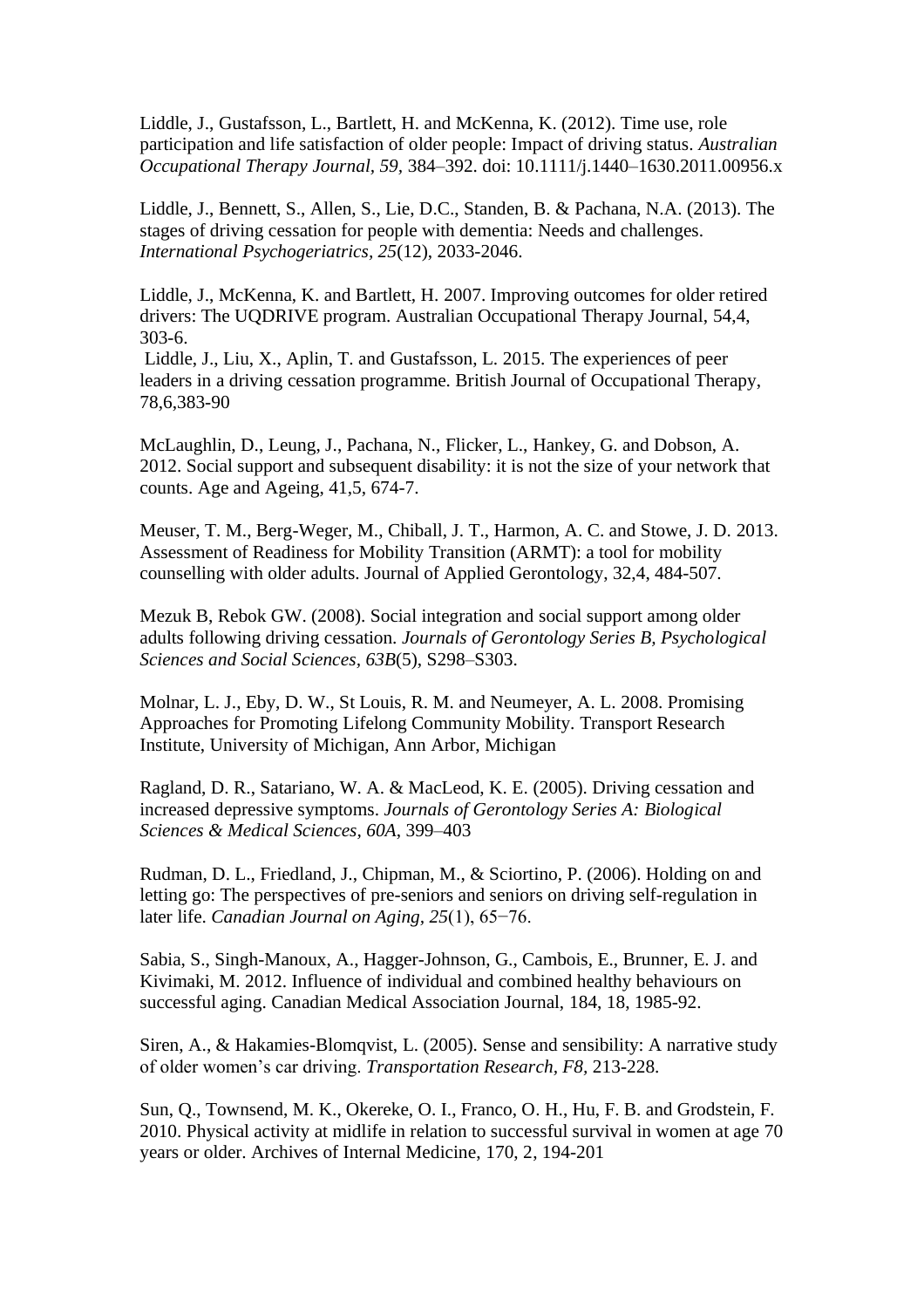Wilson, R.S., Krueger, K.R., Arnold, S.E., Schneider, J.A., Kelly, J.F., Barnes, L.L., Tang, Y. & Bennett, D.A. (2007). Loneliness and risk of Alzheimer's disease. *Archives of General Psychiatry, 64*, 234-240.

Windsor, T. D., Anstey, K. J., Butterworth, P., Luszcz, M. A. & Andrews, G. R. (2007). The role of perceived control in explaining depressive symptoms associated with driving cessation in a longitudinal study. *Gerontologist, 47,* 215–223.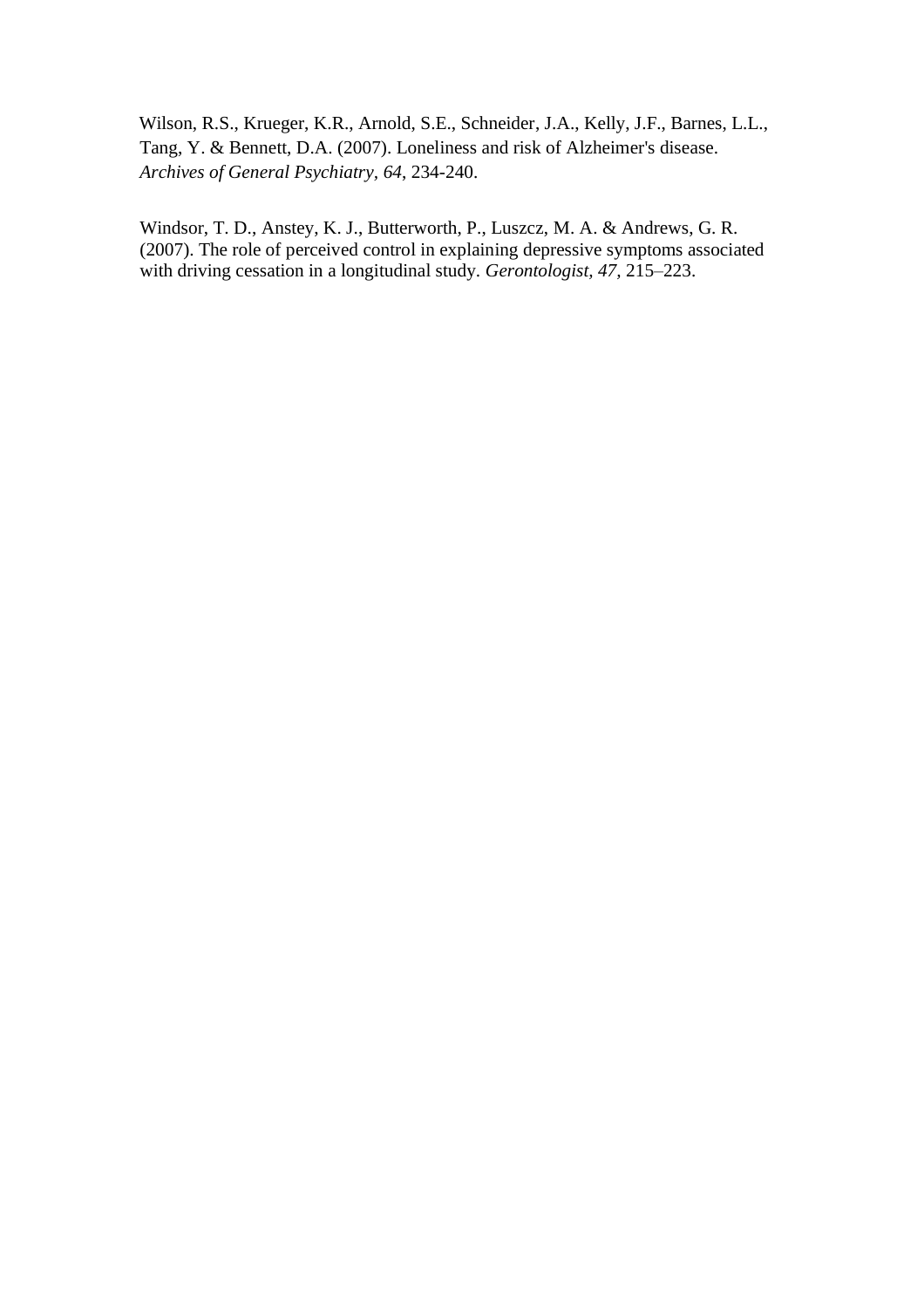# **Figure 1**:



*Notes*: Values are the mean response to the questions: 'How would you/do you feel *before* you stopped driving' and 'How would you/do you feel *after* you stopped driving'. Response categories were: (0) 'much younger than I really am', (1) 'a bit younger than I really am', (2) 'my real age', (3) 'a bit older than I really am' and (4) 'much older than I really am'.